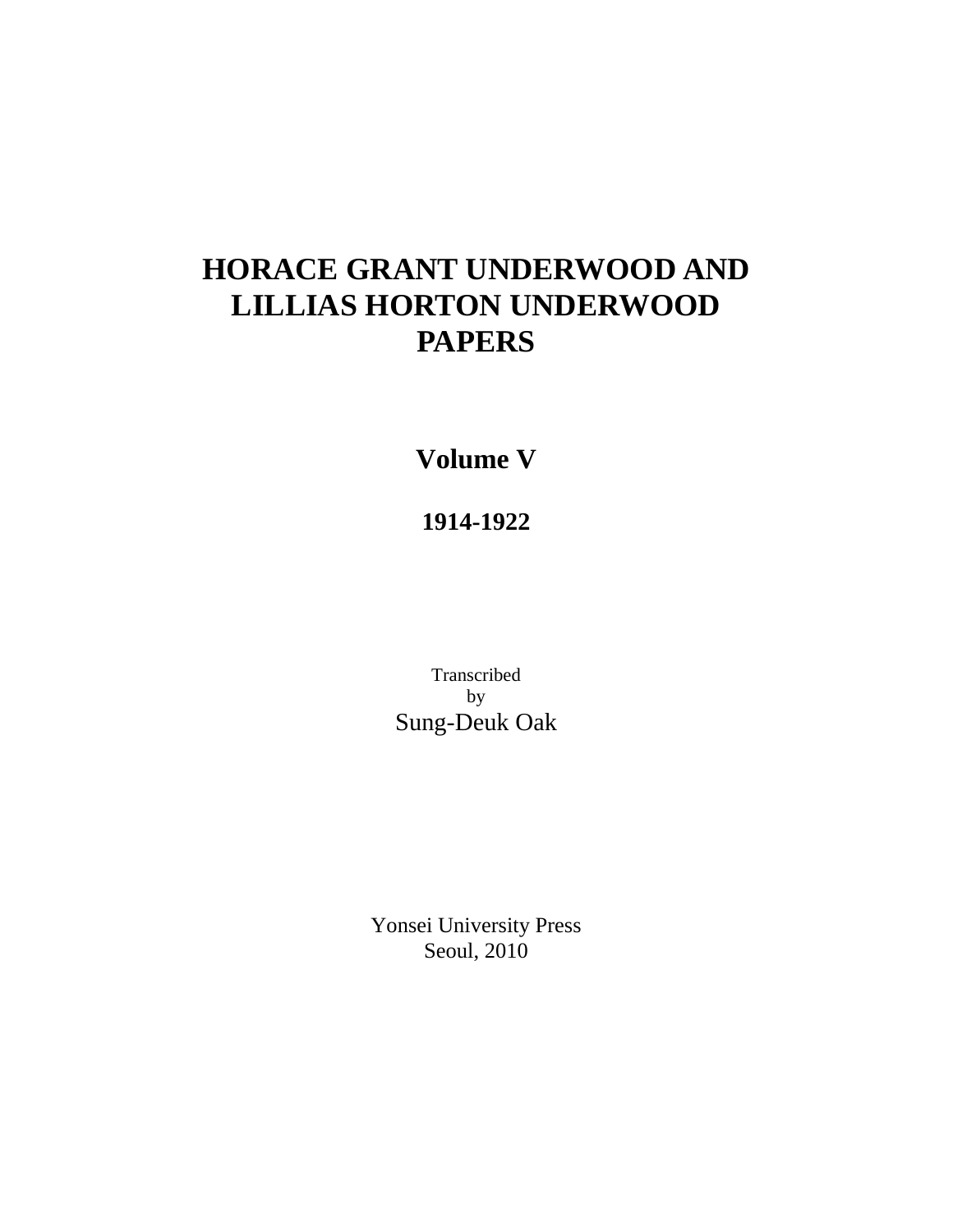#### **PREFACE**

Rev. Horace Grant Underwood (1859-1916), the first American clerical missionary to Korea and founder of Yonsei University, arrived in Seoul in April, 1885. The future Mrs. Underwood, Dr. Lillias Sterling Horton (1851-1921), one of the first woman medical missionaries, followed in March of 1888. Both missionaries devoted their lives to the Christianization and modernization of Korea until death. Their life long service spanned the foundational stage of the Presbyterian Church in Korea from beginning to end, and their lives are microcosms of the historical formation of Protestantism in Korea. Their lives were also interwoven with the complications of modern Korea from its opening to the Western world to its suffering under Japanese colonialism. Therefore, researching their various roles in modern Korea is as important as the study of their contributions to early Korean Christianity.

The missionary couple authored many books, despite a demanding workload. Dr. Underwood published *The Call of Korea* (1908) and *The Religions of East Asia* (1910), as well as a Korean-English dictionary and a Korean grammar manual. Mrs. Underwood, gifted in writing as well as in medicine, wrote *Fifteen Years among the Top-Knots* (1904), *With Tommy Tompkins in Korea* (1905), and *Underwood of Korea* (1918). Most were reprinted in Korea or translated into Korean. (Dr. Mahn-yol Yi translated *Underwood of Korea* into Korean in 1990.)

Their far-reaching and multi-dimensional works, however, require more in-depth and wide-ranging research based on the extensive collection of primary sources. When he left for Korea on a transpacific steamship from San Francisco in December, 1884, Mr. Underwood brought along a typewriter gifted by his brother John T. Underwood, a businessman and a director of the Board of the Foreign Missions, PCUSA. In his early years in a new mission field, Underwood used the typewriter every other day and produced page after page recording his experiences, and mailed these reports to the Board, his friends, relatives, and churches in the Unites States. It is safe to say that his energetic literary work contributed to the successful development of the Korea mission. Therefore, the unearthing and reading of his and his wife's handwritten or typewritten manuscripts is essential for the understanding of their lifelong work which is crucial for a complete picture of turn-of-thecentury modern Korea. The primary reason why the editors collected these materials and publish them in the four-volume Underwood Papers was to overcome the poverty in primary sources of the early Korean Christianity mission.

The editors, believing in the significance of the more than 2,000 Protestant missionaries in modern Korea, have collected the primary missionary documents for the past twenty plus years. We have collectively made some of them available to the public since the publication of *Henry G. Appenzeller: the First American Missionary to Korea* in 1985. (Dr. Sung-Deuk Oak published *Sources of Korean Christianity*, 1832-1945, an English sourcebook, in 2004) Yet we made the joint decision that the comprehensive collection of the original materials of each missionary, not a selected version, would be more useful for the scholars who we hope will enrich the history of Korean Christianity with diverse viewpoints. The Underwood Papers is the fruit of our long partnership,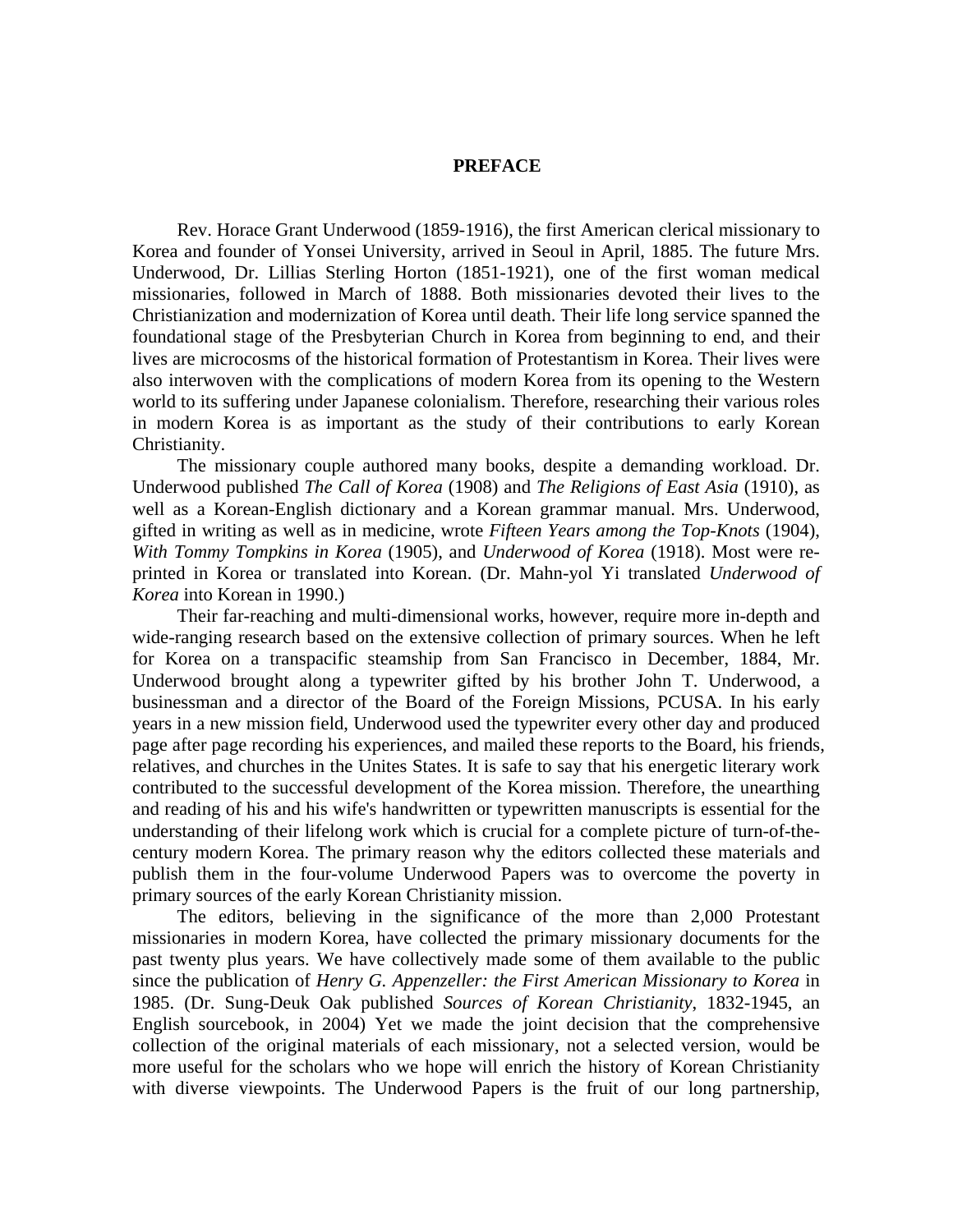collaborative work, and shared vision. We are preparing for similar collections of material from early missionaries to Korea.

The support of the Institute for Korean Studies of Yonsei University made it possible for the editors to make the long cherished idea of the Underwood Papers into a tangible project. The Institute, which has a distinguished tradition of research in Korean Studies, has deepened its concern and search for the identity of the University in the twenty-first century. When they approached the history of the University, they began to pay attention to its missionary roots. It was natural for Yonsei University to focus on its founder H. G. Underwood initially in order to affirm its identity from the historical viewpoint and rich heritage. Professor In-hoe Kim, director of the Institute for Korean Studies, agreed to the editors' plan and promised to support the publication of the Underwood Papers. This project is facilitated in such a historical milieu of the University and by the generous support of the Institute.

This five-volume Underwood Papers is a collection of Mr. and Mrs. Underwood's letters and personal annual reports to the New York Board of Foreign Missions, PCUSA, published articles in the mission magazines in the U. S., Korea, Japan, and China, and public addresses, from 1885 to 1916 (1921). Thus Mr. and Mrs. Underwood Papers would be a better title. The English part carries the transcribed original English texts and the Korean part then the translated texts with footnotes. The Institute initially agreed to publish them as a four-volume series, and then expanded it into a five-volume. The main reason of the revision of the plan is that the editor found more correspondence of Underwood over the "College Question." Each volume covers the following years.

| The first volume  | 1885-1892 |
|-------------------|-----------|
| The second volume | 1893-1900 |
| The third volume  | 1901-1908 |
| The fourth volume | 1909-1913 |
| The fifth volume  | 1914-1921 |

The last two volumes, therefore, cover the "College Question" in part. Underwood participated in the controversy as a central figure and advocated for the establishment of the Union Christian College in Seoul, which eventually developed into today's Yonsei University. These volumes will enumerate the background history of the establishment of Yonsei University.

The Koreans called Underwood "Nolbun nalgae" (Wide Wings), for he covered so many things in evangelism, Bible translation, publication, education, and medicine. Once he said that a missionary should become a jack-of-all-trades. In the first decade, he served as medical assistant at the government hospital, pastor of the first organized Presbyterian church in Korea, superintendent of an orphanage, itinerating evangelist in North Korea, treasurer of the mission, supervisor of the mission buildings, chairman of the translation of the Scriptures and the tracts, a hymnbook editor, a dictionary and grammar book editor, manager of the private printing press, a mission strategist, and a fund raiser and missionary recruiter. He also started Korean studies as a missionary scholar.

Underwood was also called "Pul donggari" (a bundle of fire), for he had a burning passion for the lost as an evangelist and was filled with fervent spirituality as a leader. What he did was the embodiment of what he was. He was not only a man of activities and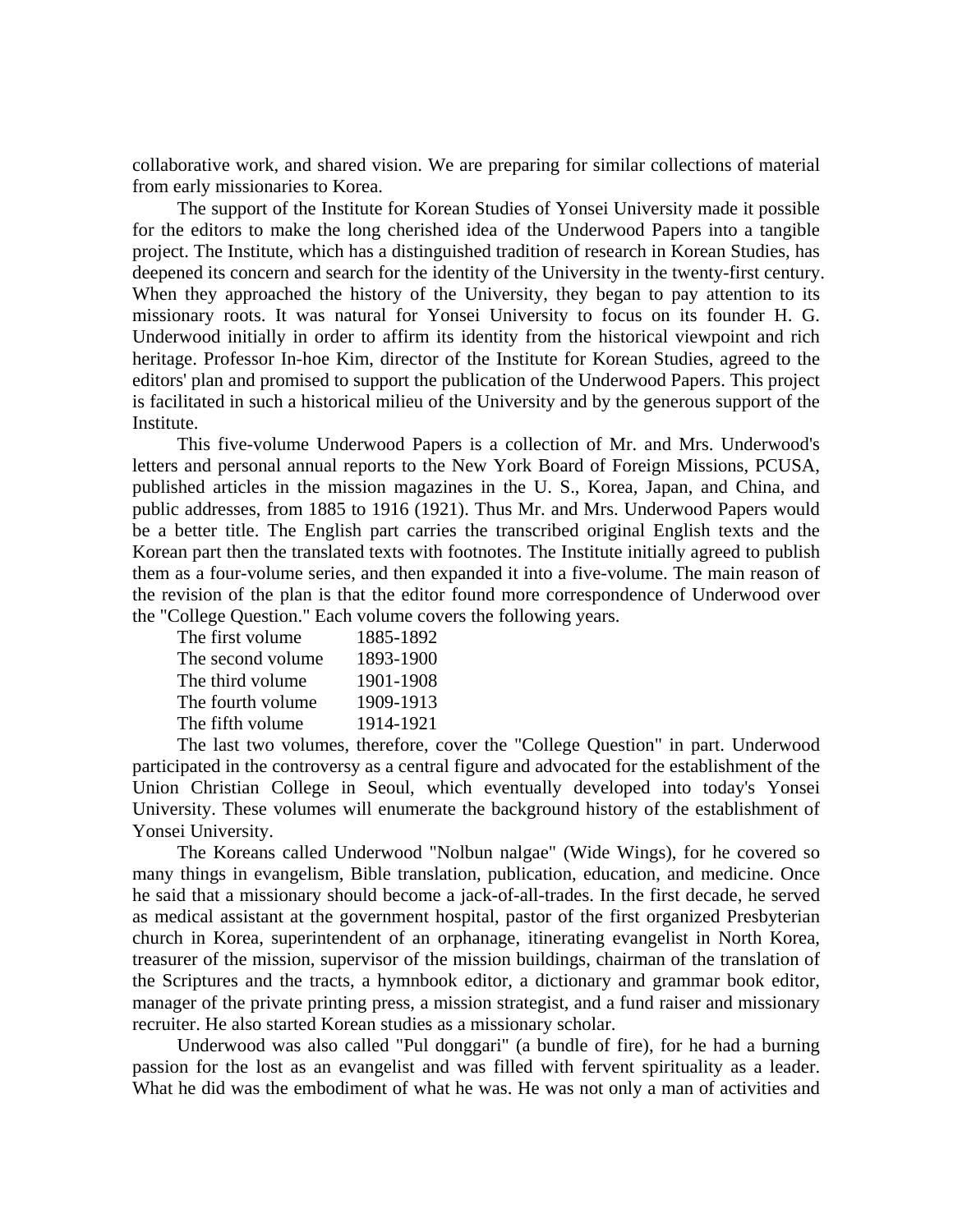achievements, but also a man of character, conviction, heart, personality, spirit, theology and vision, He regarded himself as a debtor (in the sense of St. Paul) to the Koreans; he repeated, "Woe is me if I preach not the Gospel." His motive for mission was disinterested love. He lived under the supreme command to "Go forward" to the end of the earth, with the conviction that the Commander "is with you always, even unto the end." Hence, he "never said and did any unkind word in action, yet he had some of the English bulldog trait of holding till death, if need be, where he feels that a matter of principle is at stake." Yet he never ceased to look and pray for the glorious Second Coming of Christ.

Underwood lived with evangelistic enthusiasm and eschatological expectation, with a long-term vision for a new Korea, the "Christian Korea." Like a soaring eagle, he had wide wings and acute eyes for the evangelization of Korea in his generation. He was a "bundle of fire," relaying the fire of Spirit to one generation to the next for the Christianization of Korea.

Although the cover of this book has co-editors' names, Dr. Oak did all the works of the collection, transcription, and translation of the sources. Dr. Yi guided the whole project from its conception and acted as midwife by correcting the final manuscripts. Transcribing from the microfilm texts is a time-consuming job. Rev. Oak painstakingly deciphered most of the notoriously difficult handwriting of Mrs. Underwood, a medical doctor. There are still some unidentified parts due the vagueness of the original texts. We ask the readers' understanding for these inevitable omissions.

We are deeply grateful to the following individuals and institutions that helped us in collecting the materials: the Presbyterian Historical Society in Philadelphia, PA; Rev. James Underwood of Maine who made the initial proofreading of the English text of the first volume; Dr. S. Hugh Moffett of Princeton, NJ; and libraries and mission archives of Princeton Theological seminary, Yale Divinity School, and Drew University. Professors Inhoe Kim, Do-hyong Kim, Hyun-chul Do, Kyu-sik Chang, Lwang-ho Lee, and Bong-joon Choi of Yonsei University enabled this book to be published. We thank the editors of the *Tongbang Hakchi* and the Yonsei University Press for their skillful touch in making these handsome volumes.

We hope that the Underwood Papers will be used as good sources for serious research not only on the history of Korean Christianity and world missions, but also on modern Korea. We also hope that this collection will stimulate a more systematic study on the missionaries to Korea and comprehensive collections of their primary materials.

January 2010

Mahn-yol Yi, Ph. D. Professor Emeritus Sookmyung Women's University Sung-Deuk Oak, Th. D. Dongsoon Im and Mija Im Scholar Assistant Professor of Korean Christianity University of California Los Angeles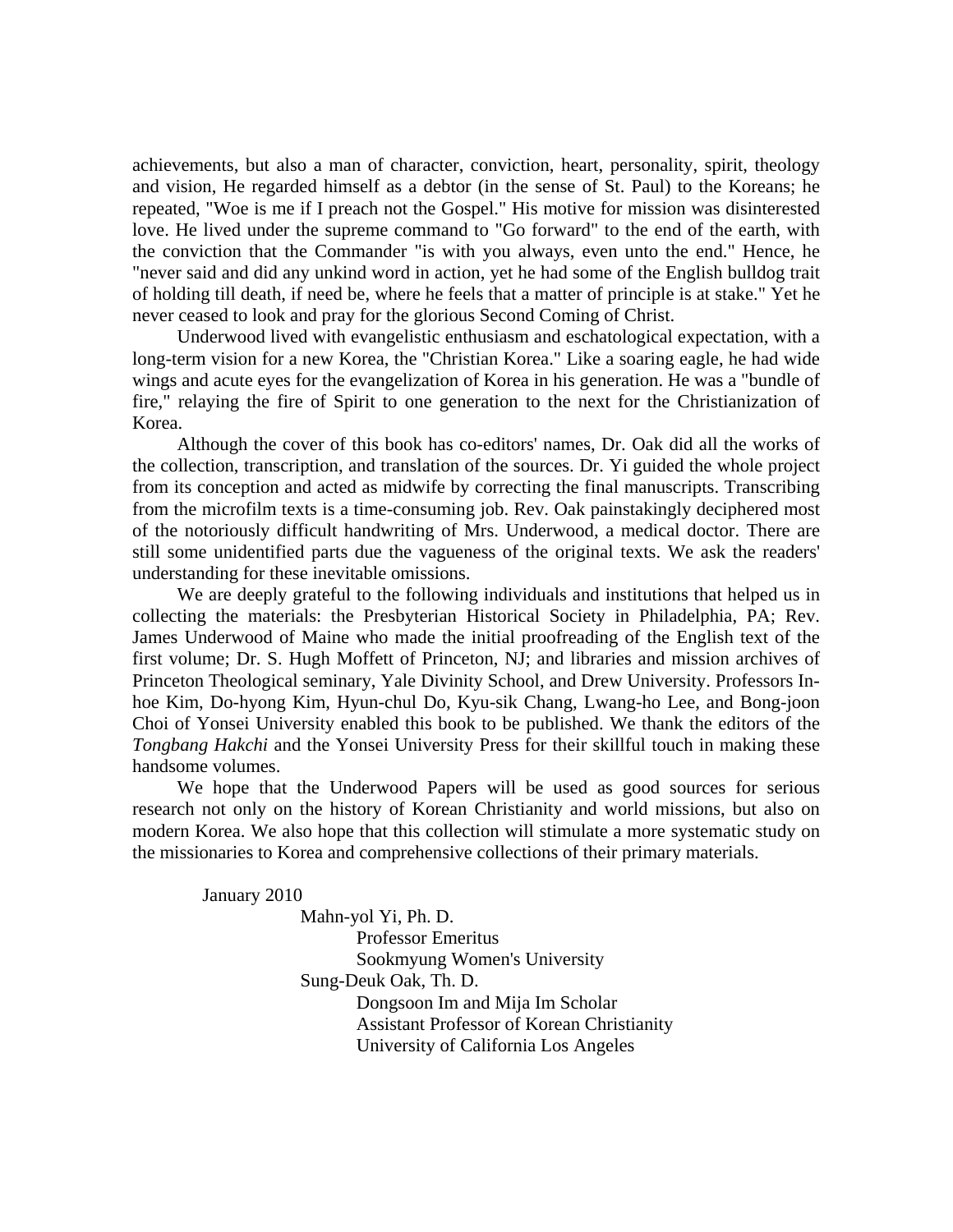## **TABLE OF CONTENTS**

| <b>CORRESPONDENCE</b>                           |
|-------------------------------------------------|
|                                                 |
|                                                 |
|                                                 |
| PERSONAL ANNUAL REPORTS                         |
|                                                 |
|                                                 |
|                                                 |
| MEMORIALS FOR H. G. UNDERWOOD.                  |
|                                                 |
|                                                 |
| MRS. UNDERWOOD'S LETTERS AND REPORTS, 1917-1921 |
|                                                 |
|                                                 |
|                                                 |
| MEMORIALS FOR MRS. UNDERWOOD                    |
|                                                 |
|                                                 |
|                                                 |
|                                                 |
|                                                 |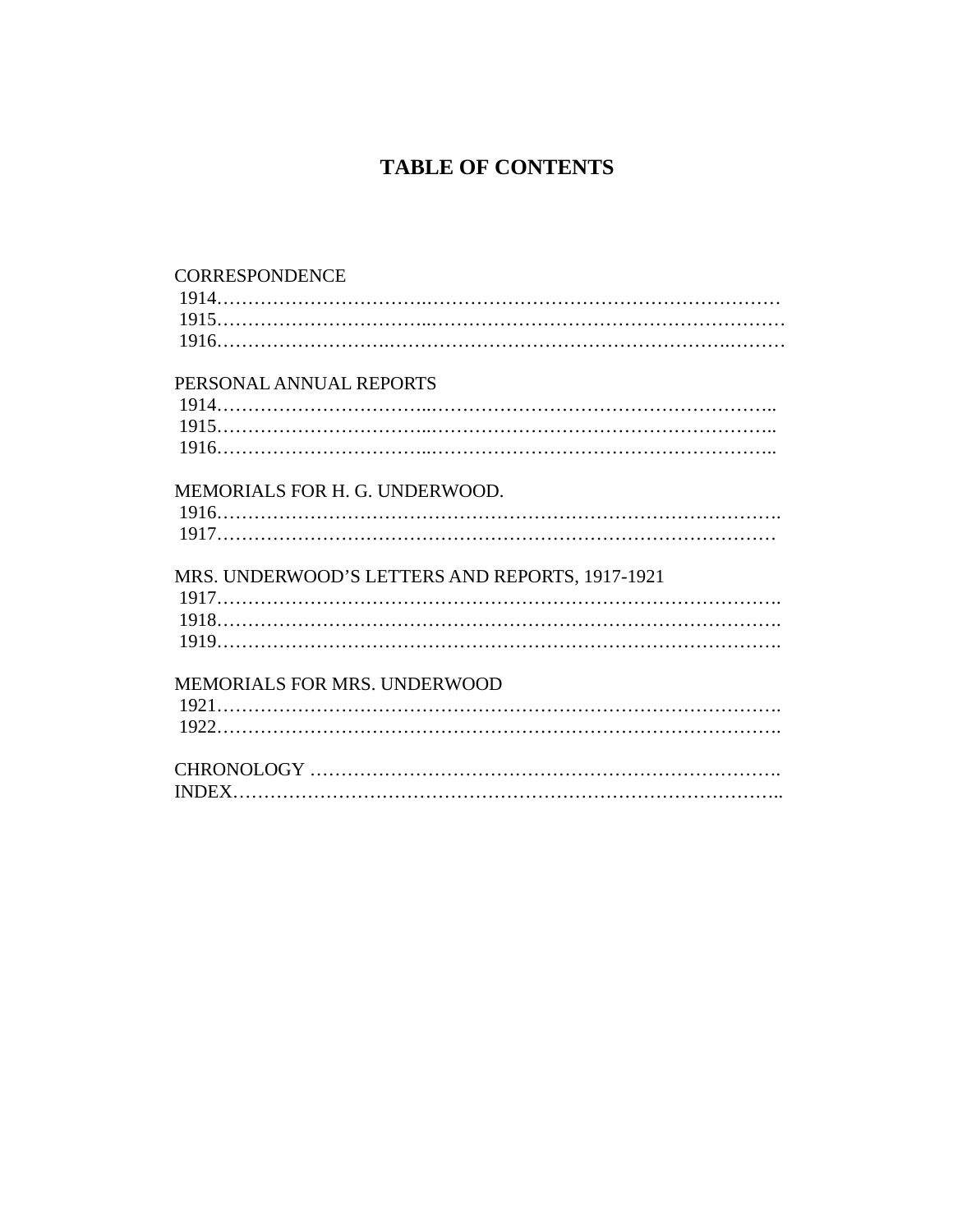

하세가와 총독, 1916 Governor-General Hasegawa



지문 제도의 도입, 1916 Taking Impressions of Finger Printing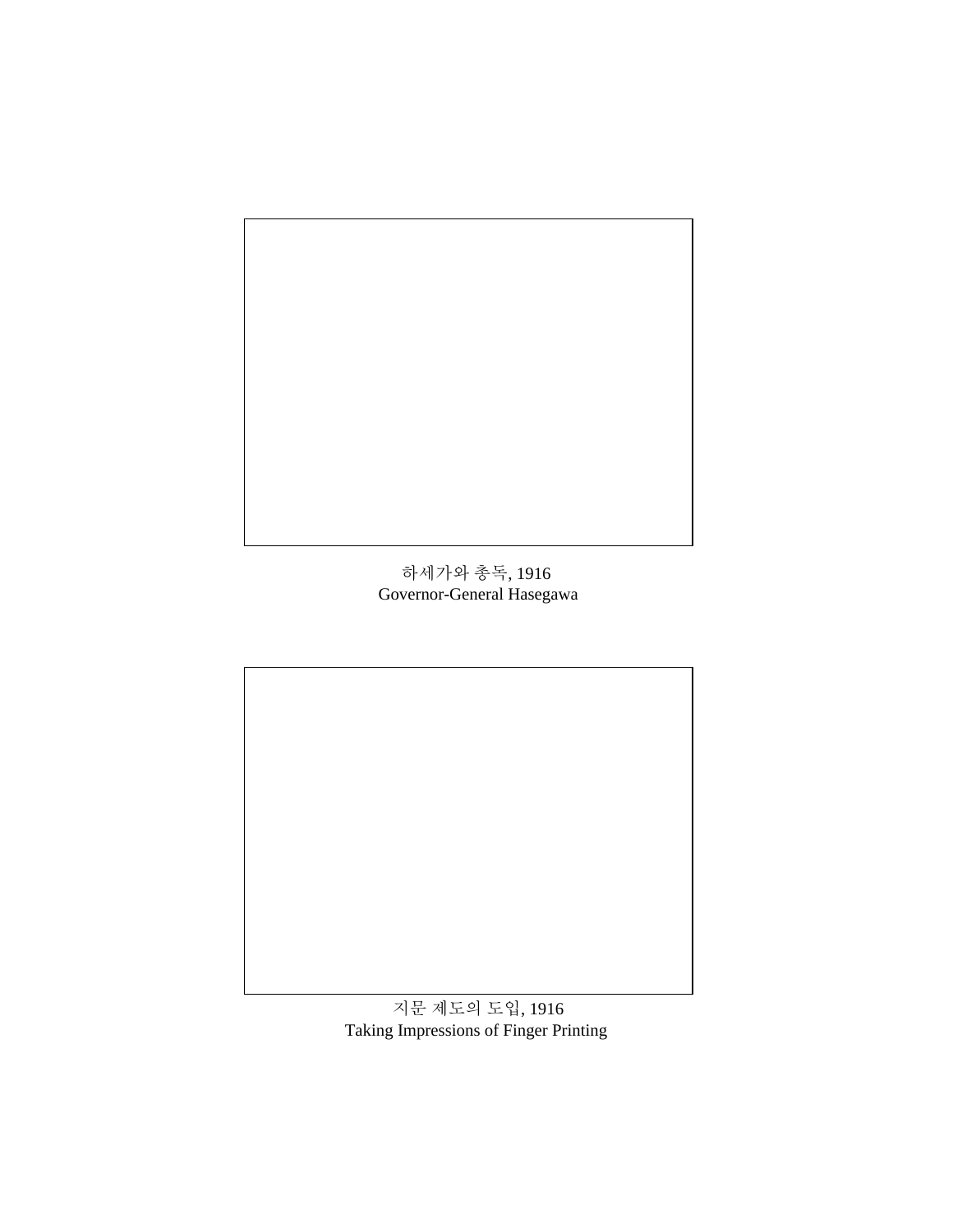### **CORRESPONDNECE**

### **1914-1916**

Mr. and Mrs. Underwood's letters to A. J. Brown and the Committee of the New York Board are from the microfilms of *The Correspondence and Reports of the Board of Foreign Missions of the Presbyterian Church of the USA, 1912-1956, Korea Missions*  (Philadelphia: Presbyterian Historical Society, 1957). The microfilm editors made a separate file for the letters related to the college controversy in 1910s. Yet the editor of this book arranged all the letters chronologically without separating them from the letters of the general nature, for they deal with the college question to some extent.

The letters sent to Dr. John F. Goucher are photocopied from "John F. Goucher Papers" at the International Mission Library of New York Union Theological Seminary.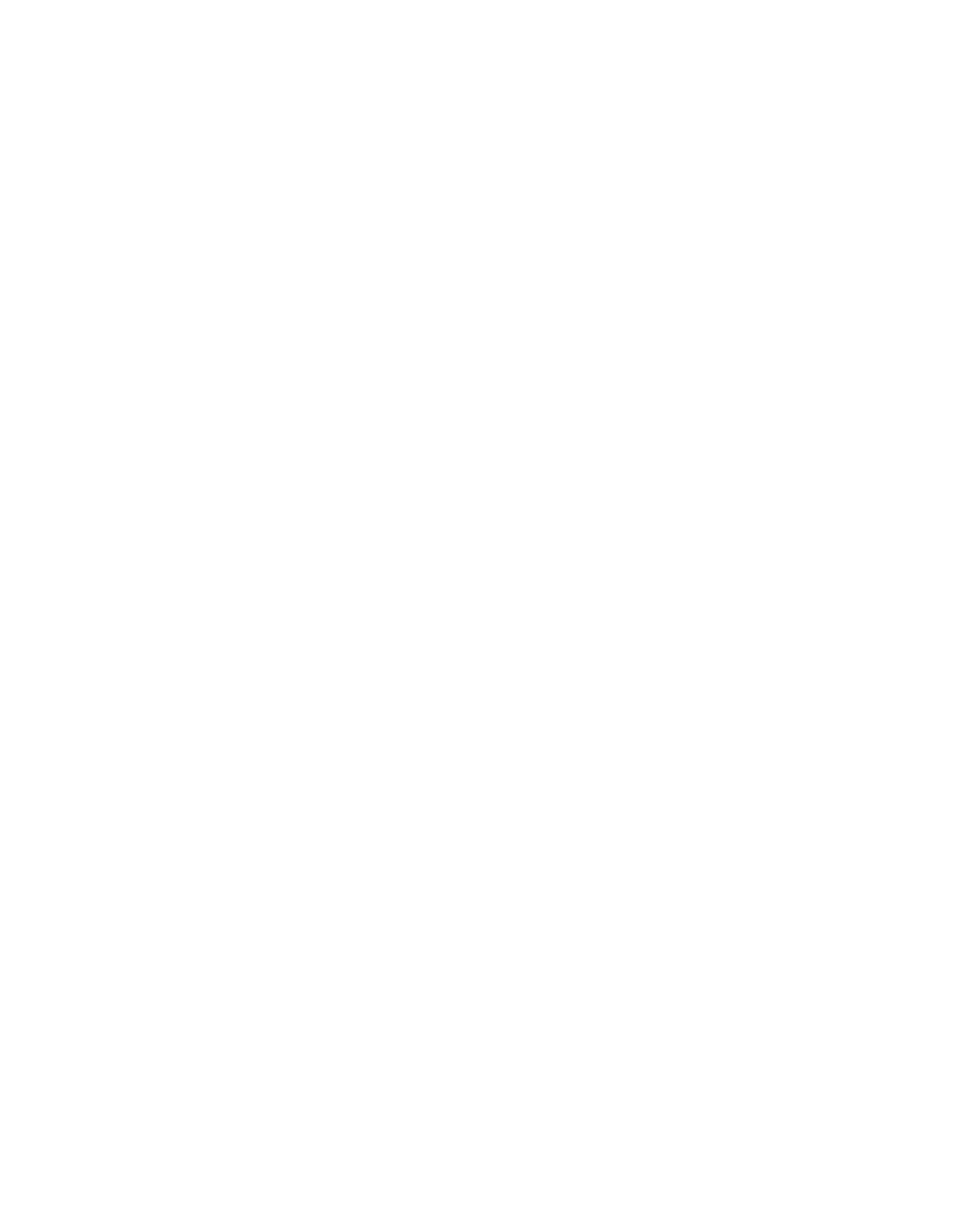----------------------------------------------------1914----------------------------------------------------

Yokohama, Japan, January 2, 1914.

Rev. Arthur J. Brown, D. D. Board of Foreign Missions, 156 Fifth Ave., New York City

#### Dear Dr. Brown:

I hope you and Dr. Speer will pardon me for troubling you so much with my letters in regard to Korean Affairs. My only excuse is that there are some things that I think you ought to know that you may not hear from other sources.

Consul-General Sammons wrote to me on the 2nd of December as follows: The controversy between the Japanese authorities and the American missionaries is daily becoming more disquieting; and as you feel more, more disturbing so far as the class of American missionaries is generally concerned. The present controversy results largely from newspaper agitation, which is based to a considerable extent on statements made by an American missionary who arraigns the Japanese authorities, particularly on the charge of having tortured Koreans in the recent Conspiracy Trial. In reply to this arraignment, some of the Japanese authorities, as well as the Japanese subjects who resent the imputation, now proceed to denounce the alleged interference of the missionaries in national administration affairs …

It is a matter of common knowledge that during my services in Korea the charge of sedition was lodged against a prominent American missionary (Dr. Underwood, H. G)… He continued to avoid further direct or indirect interference with natives, whether Christians or not, as regards obeying Japan's laws and administrative policies.

It may be well for you and others concerned in placing prevailing conditions before the home Boards to seek early and final action on the report of the "Committee on Missions" as presented at the famous Edinburgh Conference. (He is mistaken as to presentation. It should have been prepared by the Committee, H. G.) The recommendation referred to especially is the one saying, "The relation of the missionary to the convert is purely religious etc, etc."

On Saturday night, December 4th, a gentleman just returned from New York handed me a copy of letter which had been sent to our Board of Foreign Missions by Rev. H. Loomis of Yokohama, Japan, the opening part of which I have quoted above.

I thought at once the only thing for me to do was to send you the same and ask you whether you have been correctly quoted, and if so, might I have an explanation of the same?

Personally, I cannot but think that there is some mistake in the quotations.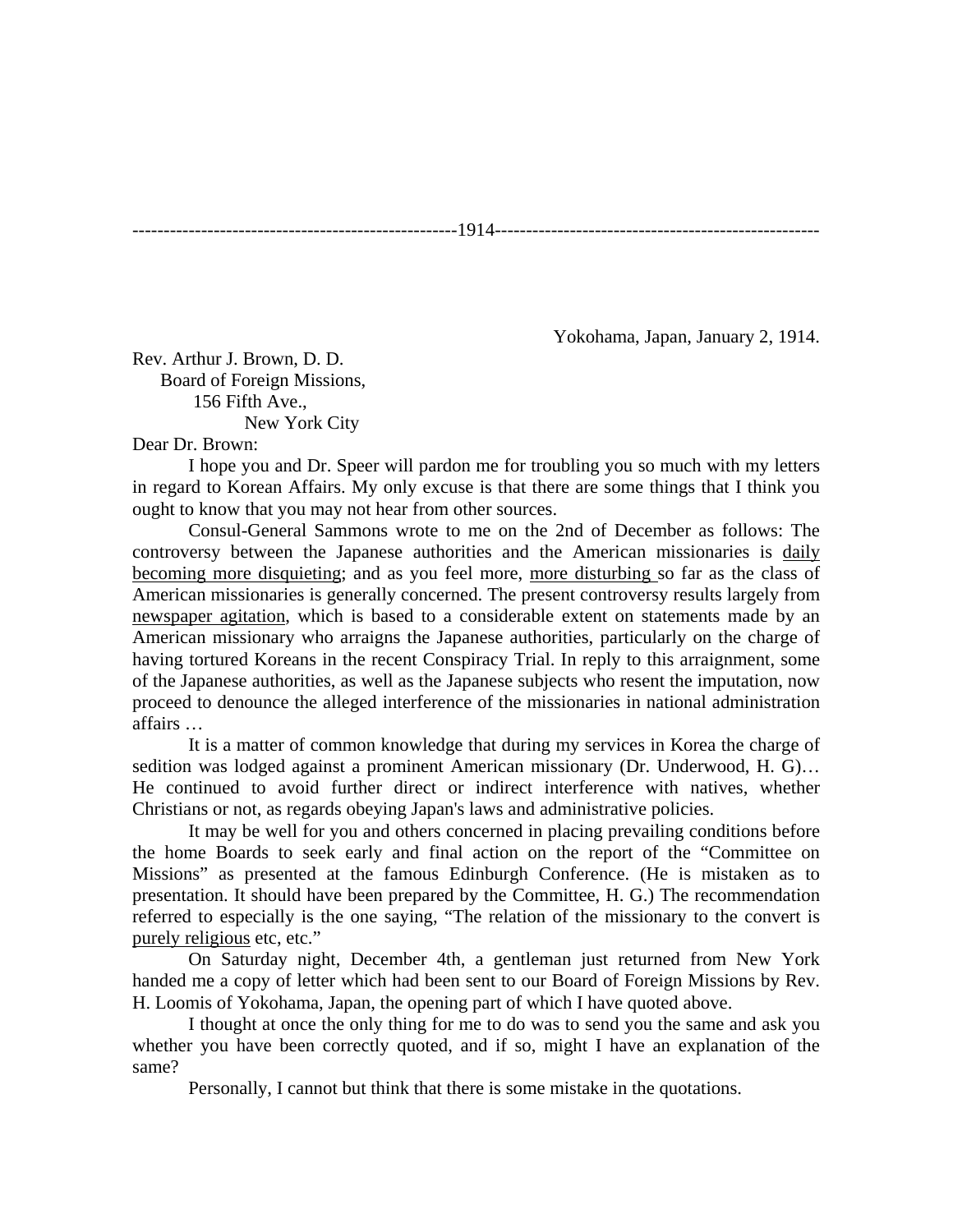My relations to the former Royal family of Korea might lead some people to think that I would take an attitude of opposition to the present regime, but I have strictly refrained from doing and have simply, whenever individuals have been oppressive, striven to bring such specific acts to the attention of the authorities.

Statements may have been made contrary to this, but facts are facts. If the true facts are told, the above can easily be proven.

Thanking you beforehand for your early reply,

I am,

Yours sincerely, H. G. Underwood.

Seoul, Korea, January 3, 1914.

Rev. Arthur J. Brown, D. D. Board of Foreign Missions, 156 Fifth Ave.,

New York City,  $U.S.A<sup>1</sup>$  $U.S.A<sup>1</sup>$  $U.S.A<sup>1</sup>$ 

My Dear Dr. Brown:

I am sending you herewith a copy of letter Mr. Koons and I have just sent to Mr. James H. Post, Dr. Well's son-in-law in connection with the need for a dormitory at the John D. Well's Academy, Seoul.

This matter has been up for sometime, and I was given to understand by Miss Tooker that Mr. Post might be willing and able to give the Board the money for this institution.

You will note a slight difference in figures here and those in the Mission's Request for an Appropriation for last year. This is due to the added cost of building materials and is not for enlargement but for the making of building. It will be duly brought before the next meeting of Mission. As it is simply for what has been already approve, I doubt not be passed by the Missions. I write this o you so that you may know what we are doing.

With best wishes for Mrs. Brown and your good self, for the New Year,

 Yours Sincerely, H. G. Underwood.

Enclosure:

Seoul, Korea, January 2, 1914.

Mr. James E. Post,

New York City, Dear Sir:

<span id="page-9-0"></span> $\frac{1}{1}$ <sup>1</sup> Hereafter the head address of Arthur J. Brown is omitted in Underwood's letters. Likewise that of Underwood was also omitted.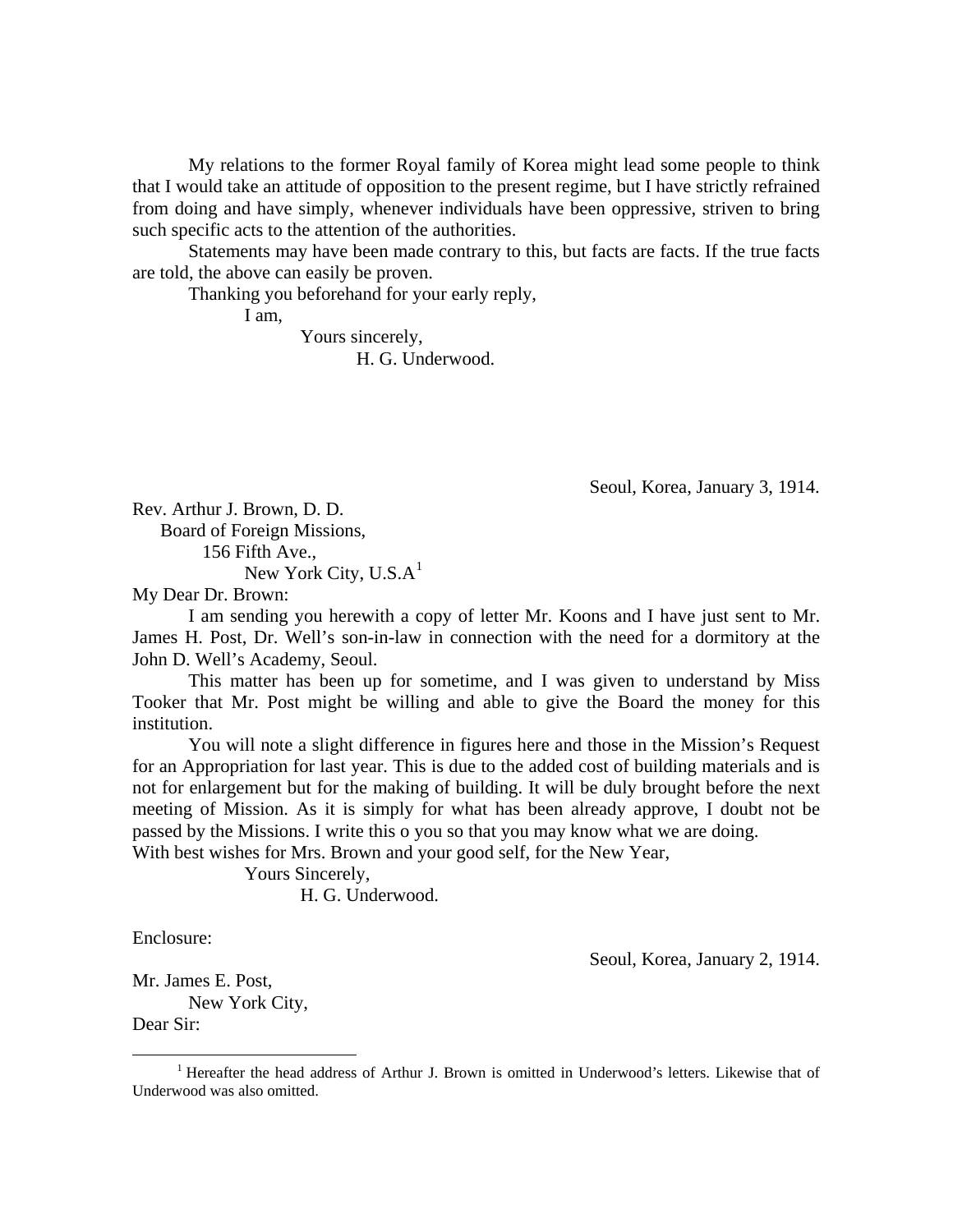The interest that you and your family have always shown in this school, make us sure you will enjoy reading the enclosed account of the Installation Exercise, and the writeup of the school and its work printed in the Government paper at the time.

The school is certainly prospering, and shows a steady improvement, both in the teaching staff and in the student body. A Korean friend, who is himself a graduate of an American College, and whose son is in our second grade, said recently "You have the bestmanned and best-equipped school in the country". Boys are applying for admission every week. We do not take any at this time, except those transferred from other schools for special reasons, but we are sure of a large number who will enter at the beginning of the coming year, April 10.

Last year more than 100 entered as new students at the beginning of the year. We will graduate 15, and send the Medical Collage as many more, out of our whole 180. So the coming year we will see us with 250 or more students, without any question.

In November we moved the Industrial Department into its fine new building. We gave the job to some of the lads who are working their way, and they did it all, working before and after school hours. They took down the hand-looms, moved them, and set them up, in working order. They cleaned the windows, and put the building in good shape, and seem to take a real pride in keeping things neat and clean, not such an easy thing to do, where weaving is going on. You will understand that all this means more in Korea than it would in the U.S.A.

The school's most pressing need at this time is a Dormitory. So far we have had to let our students from out of town board with Korean families near the school, or live with friends and relatives scattered through the city, or club together and board themselves in some old Korean houses on the school property.

We have tried to look after them all, and there is a plan of recognizing as regular Boarding Houses only those that come up to certain requirements. But this has given very poor results. At present, 46 bare Boarding in the regular boarding-houses, 15 are living with relatives, and 30 are boarding themselves.

These last club together in groups of 3 or 4, and try to get along as cheaply as possible, and sometimes they live too cheaply for their own good. During November some were making it on \$1.45 a month, less than 5 cents a day! Of course this does not mean luxury, even in Korea. (The regular rate is \$2.75 a month). They had a mixture of millet and beans, boiled with salt for the only relish, and two meals a day of this. While every Korean house has a fire under the hollow stone floor every night in cold weather, these lads were economizing by cooking on little fires outside, and sleeping on the cold stone floors. This sort of thing seriously affected their classroom work, and of course having some students so handicapped was a hindrance to the whole of the classes they were in, and unfair to all concerned.

Only a few were so hard up as this, and the Principal put an end to this privation, for the good of the whole school. The Industrial Department advanced them money, to be paid back out of their earnings, and to be paid by the Principal if they cannot make it good. So in December every lad had three satisfying meals and a good place to sleep. The improvement in their work was marked enough to show that the experiment paid. The whole matter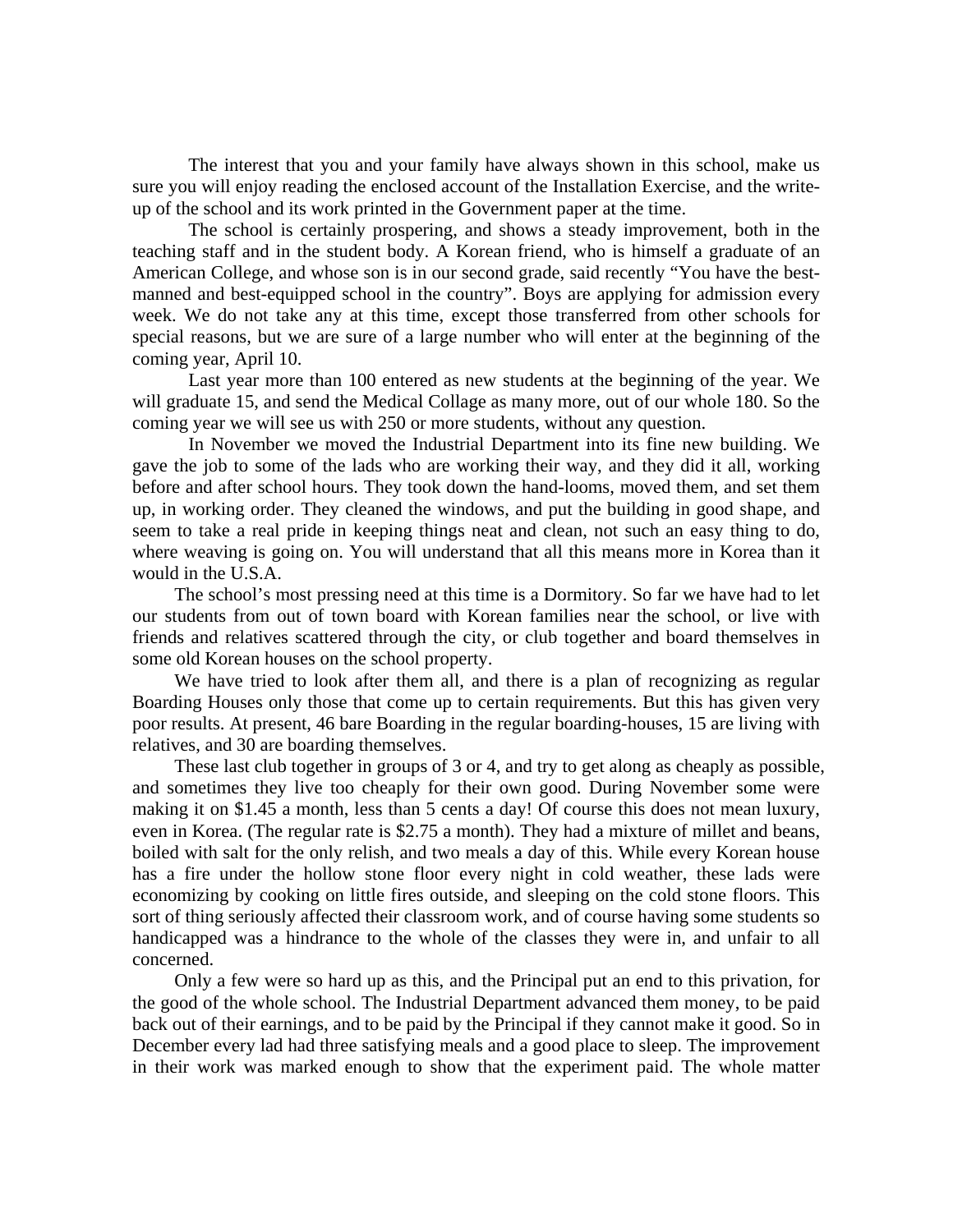shows that these lads are worth educating, but it shows also that the school must do more than furnish teachers and a place in which to recite part pf each day.

If the school is to do its duty by the ignorant lads that come to it from the remote country districts, fired with a desire for education that makes them disregard their own health, it must take care of them, and see that they are in surroundings that will make it possible for them to get the most out of these few precious years.

And it has a duty also to the lads who want good accommodations, and are willing and able to pay for them but at present can have only the unsanitary, dark, often dirty rooms that are all the Korean boarding-house keepers know how to provide.

Further, we owe it to the moral welfare of these lads to gather them in a Dormitory where their conduct can be regulated, and right habits of study encouraged, instead of turning them loose as they are now. This fall we have installed in the recitation building a set of wash basins, with hot and cold water. I wish you could see the lads from near the school swarm there every morning, and the diligence with which they scrub themselves. They appreciate and welcome any chance to improve their standard of living, ad every such improvement means more and better work at their studies, more efficiency, in short.

Economy, efficiency, and supervision, are the three things to be gained by a modern dormitory.

There has been some discussion in the Mission on this matter of economy, and some have insisted that dormitories in Korean style are preferable, as easier and cheaper to maintain. In Pyeng Yang the Mission has built some model Korean Style Dormitories, the best of the kind in the country. I quote here from a letter written by Mr. McMurtrie, Pyeng Yang's builder and "Practical man", who designated and built them.

"They are built on native style, so that 4 or more could club together and do their own cooking. Just how much of a success they are along the line I am not sure. If we were building again, I would oppose it, because I believe a better arrangement would be to put up a building in which there would be a central heating plant, and a common dining room. Some such arrangement as that would ensure better supervision, and I believe, a more economical administration."

After writing him the letter that brought this answer, we had done some figuring on the matter. Fuel for a Korean style house is high, and going higher, here. By using city gas for cooking, as some of the missionaries are now doing, and heating the Dormitory from a central plant, in connection with the Industrial Department and the Recitation Building, we can give the boys as good food as they get now in the regular boarding-houses, where 50 % of them live now, for less than they are paying, and give them clean, well-lighted, wellventilated rooms, with sanitary conveniences. So much for those who are able to pay a good price.

And as for those who are not able to pay so much, we can give then the food needed to keep them fit to study, with accommodations that will greatly increase their efficiency for less than they could live on in any comfort in the present fashion. And we can give all of them the oversight that may be just what they need to make these school years the most valuable years of their whole lives, which is what we are failing, in a large degree, to do now.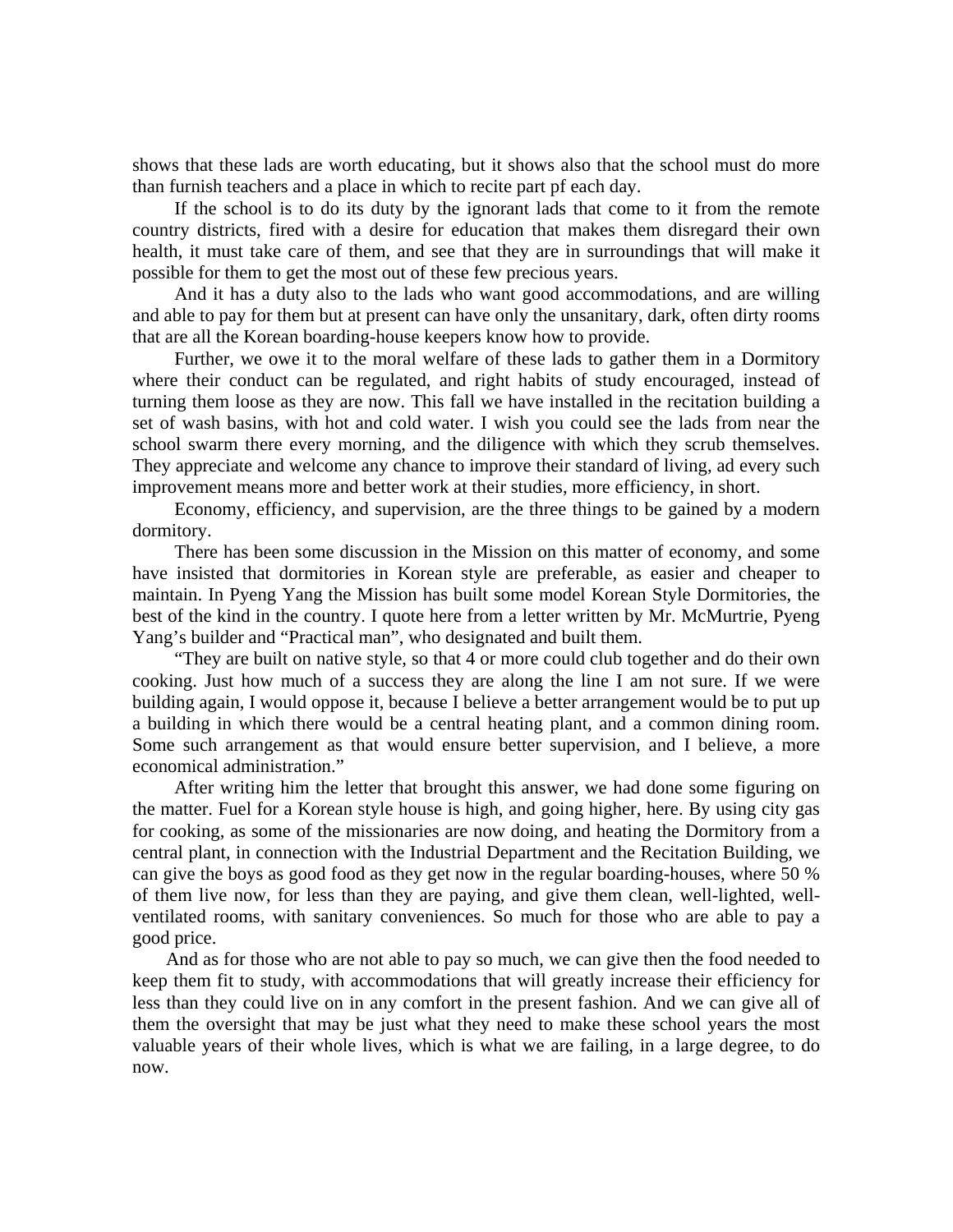With the Industrial Department in running order, and giving employment out of school hours to those who want to work their way, and the Dormitory giving good food at bed-rock prices, no student who has health and a desire to work, need lack a chance for an education.

The accompanying blue-prints show the plans as approved by the Mission. They provide for a building to accommodate 75 boys in the first section (81 by 36 feet) with two other sections to be added as needed. This first section would be filled within a year after it was opened. The plans are for a strictly modern, practically fire-proof, germ-proof, diseaseproof structure, of concrete and brick, with water, gas, and steam heat installation, and wired for electrical lights.

| The cost will be: | Building complete     | \$9,000.  |
|-------------------|-----------------------|-----------|
|                   | Gas, water, and steam | 3,500     |
|                   | Furnishings           | 2,000     |
|                   | Total                 | \$12,500. |
|                   |                       |           |

Trusting that this proposition will receive your careful attention, We remain,

 Yours sincerely, E. W. Koons.

Enclosure #1

### **Presbyterian Academy in Seoul**.

October  $30<sup>th</sup>$ , 1913.

*The Seoul Press* 

The ceremony that will be unique in the history of this city is to take place Thursday.

It is the formal installation of the new Principal of John D. Wells School for Christian Workers, at Yun Dong. This will take place on one afternoon of Thursday, the  $30<sup>th</sup>$ . inst., at 3.30, and will include the Mission Committee having charge of he Institution, local friends of education from the Government Bureaus and other Missions, and the faculty and students of the school. There will be a procession of students in school uniform, with the faculty in their academic gowns, and the new principal will be formally invested with the seals and keys of the school. The feature of the afternoon will be the address by Dr. Goucher, formally President of the Women's College of Baltimore, Md., U.S.A., who is now serving the Edinburgh Conference Continuation Committee as Chairman of the Educational Division. He is in the city for a few days on his way to a meeting of the Continuation Committee at the Hague, and the friends of Education in Seoul may count themselves fortunate in having this opportunity to hear the results of his long experience and wide observation.

From the beginning of Mission Work by the Presbyterian Mission, in 1884 education had a prominent part in its plan, and as soon as the Medical School under Government auspices was well started, a primary school for boys was begun.

This advance in grade of instruction and age of pupils, and in 1900 an academy was organized, which was the beginning of the present institution.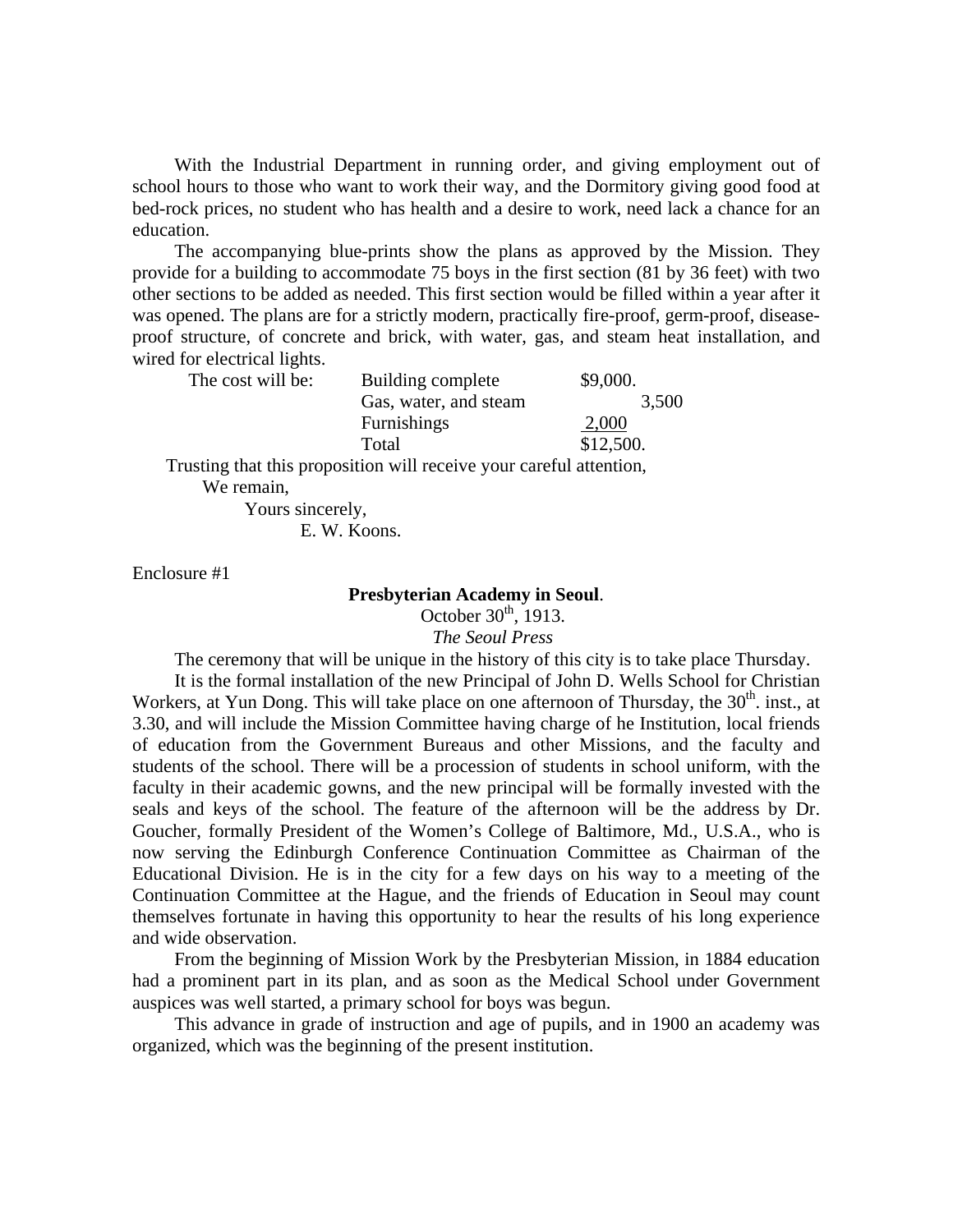At that time the students numbered about eight and the instruction was not much in advance of the present primary grades in some matters, and in others was more advanced than at present.

The first class was graduated in 1906, and numbered one. It is worth while to note that he is now the Hak-Gam, or assistant Principal, of the Academy, and the hardest working man on the staff.

Until 1906 the school was housed in Korean buildings, part of which are now used for a primary school and the remainder as dormitories and workshops. At that time a brick building was erected, which is part of the present building. The name "Kyung Sin" meaning "Righteous Rejuvenation" was adopted at that time, and is still retained, though in 1910 the name of "John D. Wells Training School for Christian Workers" was adopted as the official designation in English. This name was given in memory of the Rev. John D. Wells, D.D. of New York City, who was for twenty years President of the Presbyterian Board of Foreign Missions. As a memorial to him, a fund was raised and the first building erected. This was greatly enlarged three years ago.

It now has room for 400 students, in the chapel and recitation rooms, with special laboratories for biology, physics, and chemistry. The present enrollment is 190, including 15 special students preparing for the medical school at Severance Hospital.

In April of this year a class of 14 was graduated. Of them 8 are now serving as teachers in Church School, and 4 are studying in advanced schools. The total number of graduated to date is 57. Of this total 27 are teachers, one a pastor, 3 others are employed in Church work, 6 are merchants, 12 students, one is a government official, 3 are farmers, and 3 have no special employment while one has died.

The latest development is an extensive department of Industrial Training. This has been carried on in a small way for years, but recently a generous gift from a friend and supporter of the school has made possible the erection of a handsome brick building, and the purchase of machinery. Weaving of cotton goods by the students has been extensively undertaken. Among other things, a set of summer uniforms for the whole school has been made from the school product. Orders for nurses' uniforms for various hospitals have also been filled. Special attention has lately been given to weaving pongee from the Korean wild silk. This is something comparatively new in this country, and if fully carried out, will be a valuable addition to the resources of the country.

Power looms will be installed in the new buildings, as well as the hand and foot looms now in use, and in the time the students will all have a chance to master some form of remunerative employment, while learning the strictly Academic braches of the curriculum.

Enclosure #2

### **Presbyterian Academy in Seoul**. November  $2<sup>nd</sup>$ , 1913. *The Seoul Press*

The formal installation of the Rev. E. W. Koons as Principal of the John D. Wells School, the Presbyterian Academy in Seoul, took place in the school ground on the